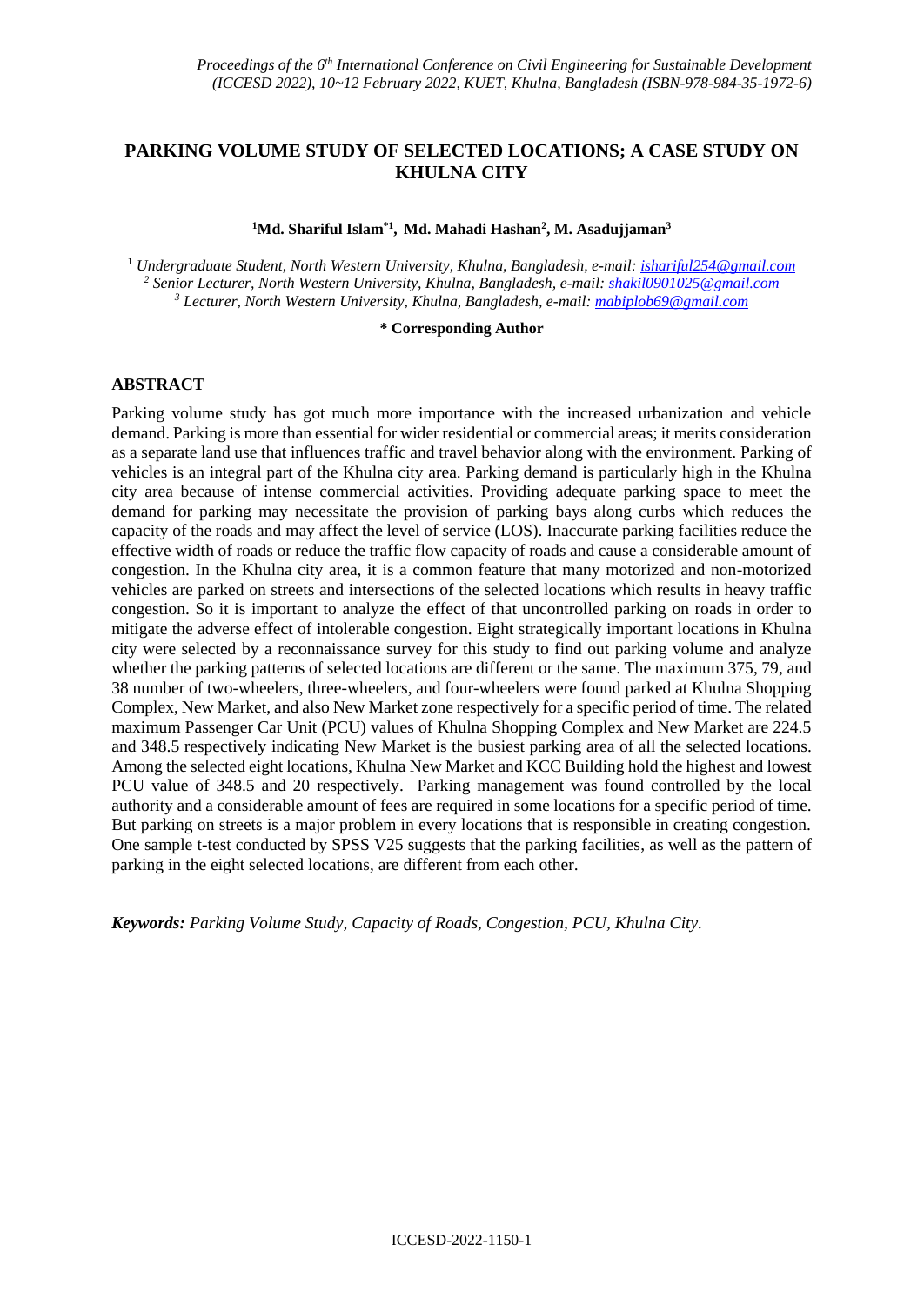*6 th International Conference on Civil Engineering for Sustainable Development (ICCESD 2022), Bangladesh*

# **1. INTRODUCTION**

Khulna is the third-largest city in Bangladesh after Dhaka and Chittagong (Geonames, February 2019). It is the ministerial zone of the Khulna District and Khulna Division. In the 2011 census, the city had a population of 663,342 (Population & Housing Census, 2011). The Khulna metropolitan area had an estimated population of 1.022 million in 2014 (World Urbanization Prospects, 2014). Khulna stands on the bank of the Rupsha and Bhairab Rivers. Khulna being the center of the Bangladeshi industry, it hosts many national companies. Khulna acts as a gateway to the nearby seaport of Mongla (the secondlargest seaport in the country) and is one of two principal naval-command centers hosting the Bangladesh Navy. The navy base Bangladesh Naval Ship (BNS) Titumir is in the city. The N7 highway connects Khulna with the rest of Bangladesh, and the Khulna City Bypass is a major road. The R760 connects Satkhira and western Khulna Districts. There are several nationwide bus services available in Khulna (most privately owned), and the Bangladesh Road Transport Corporation (BRTC) operates an inter-district bus service from the city. Sonadanga Bus Terminal is Khulna's main bus terminal. Rickshaws are the most popular means of public transport in Khulna for short trips, and autorickshaws are also common. Nagar Paribahan buses have frequent service between Rupsha and Phultala, with stops throughout Khulna. Motorcycles are popular among the middle class, and wealthier people prefer a private car. Parking is an issue of significance both at local and at strategic level planning (William, Russell & Michael, 1991). In order to make a firm parking policy, it is desirable to study the parking behavior and characteristics properly. In recent years, there has been a growing concern about the need for more parking facilities which has been reflected through the editorials or special articles, published in the national weekly newspapers and journals (Hossain, 1988; Mahmood, 1988; Mahmood, 1989; Rahman, 1989; The Bangladesh Observer, 1990). Lack of parking facilities also has been focused in the scenario through the recommendations of some seminars (Ahmed and Hoque, 1988; Ahsan and Hoque, 1989; Seminar on Prevention of Accident, 1989), memorandum of Dhaka Metropolitan Police (1986). Parking spaces are very important to cities. A city must have enough parking spaces to provide its residents and their visitors a place to park their vehicles. So proper design of parking space is very important for good transporting system. If there will be a lack of parking space and facilities then it will be a chaotic condition for everyone. And that's why analysis of parking spaces of a city is very important before designing a parking space. Although adequate vehicular parking is a necessary prerequisite of sound urban development, trade and commerce cannot prosper without it. But the provision of space for parking of vehicles is the most neglected issue in the context of total urban transportation management in Khulna city. The specific objectives of the study are to find out the volume, types, and number of vehicles of selected locations in Khulna City and to find out whether the parking patterns of these selected locations are the same or different from each other.

## **2. METHODOLOGY**

## **2.1 Selection of Strategic Locations**

Khulna is Bangladesh's third-largest city, in the south-western part of the country, on the Rupsha and Bhairab Rivers, it covers an area of 59.57 sq km (Area, Population and Literacy Rate by Paurashava, 2001). The district covers 4,394.46 sq km. Study areas were selected after conducting a reconnaissance survey based on the amount and type of traffic, parking characteristics along with management of parking. The selected locations for this research are some busy commercial, hospital, and trading zones named New Market, Bangladesh Bank, City Inn. Hotel, Jalil Tower, Khulna City Corporation (KCC) Building, Khulna Development Authority (KDA) Building, Khulna City Medical College Hospital (KCMCH), and Khulna Shopping Complex.

## **2.2 Data Collection and Analytical Approach**

This exploratory research is split into different parts. The research started by conducting a reconnaissance survey in all of the parking lots of the selected locations in order to find out the existing availability of parking facilities. To do this accurately, the study section of each area was divided into suitable numbers of different sites. Then each of the different sites was surveyed by an observer.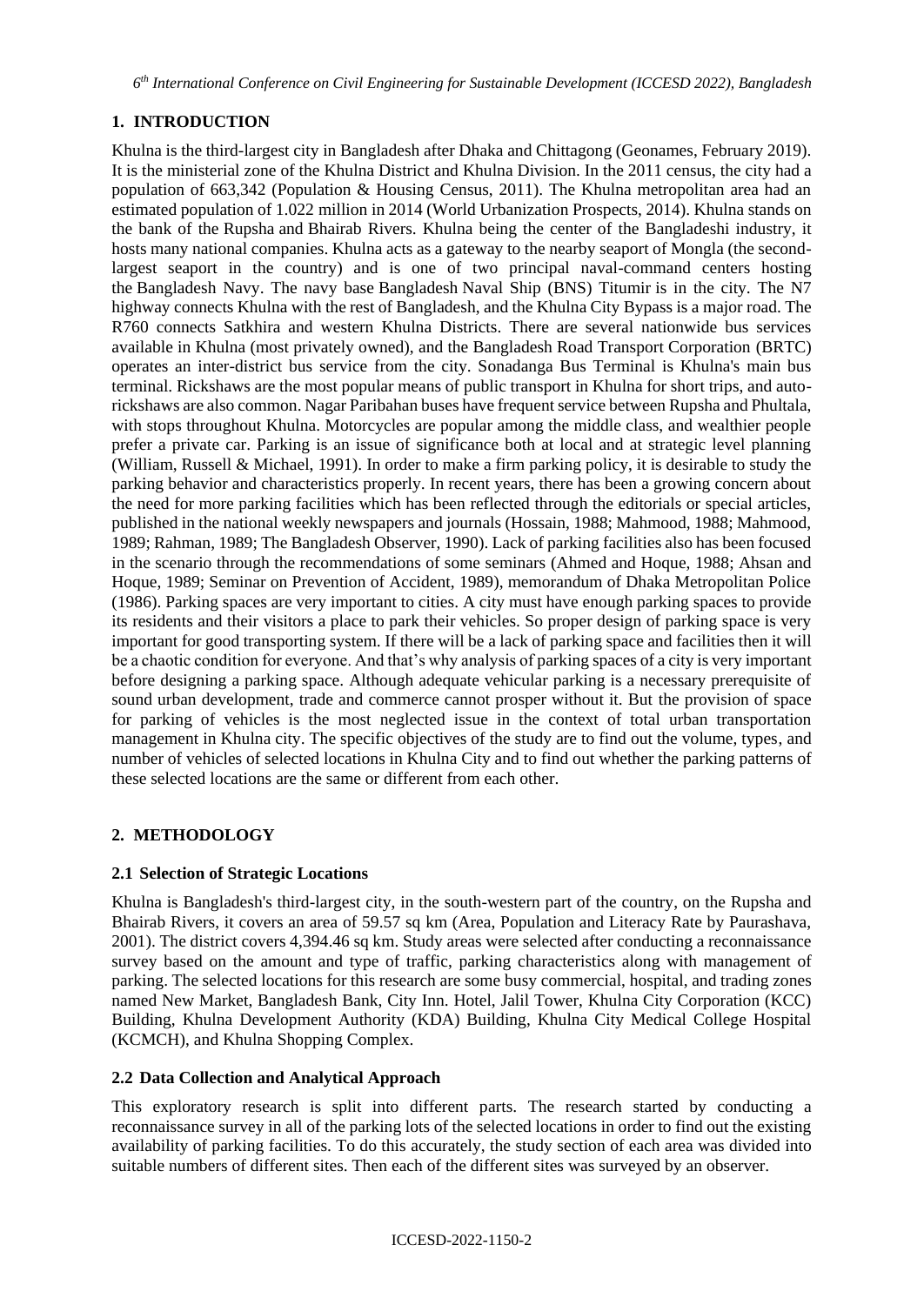The number of vehicles that entered and exited the parking lot was counted for a particular time interval. In this study case, the total duration of study is 6 hours for each of the locations. This duration is subdivided into 12-time slots having a beat duration of 30 minutes. At the start of each time slot, each individual observer recorded the number of vehicles parked in that particular site of road assigned to them. The same procedure was repeated 12 times for each time slot. In this study case, from 9:00 AM to 12:00 PM at the morning hour and from 5:00 PM to 8:00 PM at the evening hour. The number of vehicles was categorized into 3 different groups i.e. Four-Wheeler, Three-Wheeler & Two-Wheeler. In terms of this study case, these working procedures have been conducted for eight (8) days for the eight (8) different selected locations. The related PCU of the parked vehicles were calculated using Table 1 that shows the PCU value for different types of vehicles in Bangladesh.

| <b>Vehicle Categories</b>   | <b>PCU</b>          |
|-----------------------------|---------------------|
| Passenger Car               | 1.00                |
| <b>Light Goods Vehicles</b> | 1.00                |
| Truck                       | 3.00                |
| <b>Bus</b>                  | 3.00                |
| Auto Rickshaw / Motor Cycle | 0.75                |
| Rickshaw / Van              | 2.00                |
| Bicycle                     | 0.50                |
|                             | (Source: MoC, 2001) |

Table 1: PCU for Different Types of Vehicles in Bangladesh

For this research, t-test analysis has been applied using SPSS V25. The t-test estimates the true difference between two group means using the ratio of the difference in group means over the pooled standard error of both groups. Equations (1) and (2) show the formula for t value and df value. A t-test was conducted to find out whether the parking pattern, facility, and characteristics are different from each other or not.

$$
t = \frac{a_1 - a_2}{\sqrt{{s_1}^2 - {s_2}^2}}
$$
 (1)

$$
df = \frac{(S_1^2 - S_2^2)^2}{S_1^4 + S_2^4}
$$
 (2)

Where, "*t*" indicates the t-value, while "*a*" denotes the parameters, parameters included mean and intercept, "*s*" indicates standard error, "*d*" denotes the value of degree of freedom, and "*n*" indicates number of samples.

A confidence interval indicates the probability that a parameter will fall between a pair of values around the mean. Confidence intervals measure the degree of uncertainty or certainty in a sampling method. They are most often constructed using confidence levels of 95% or 99%.

### **3. RESULTS AND DISCUSSIONS**

### **3.1 Volume of Vehicles with PCU in the Selected Locations**

Eight strategically important locations were selected on the basis of volume and density of parking. Table 2 below shows the parking characteristics with PCU of New Market area of Khulna-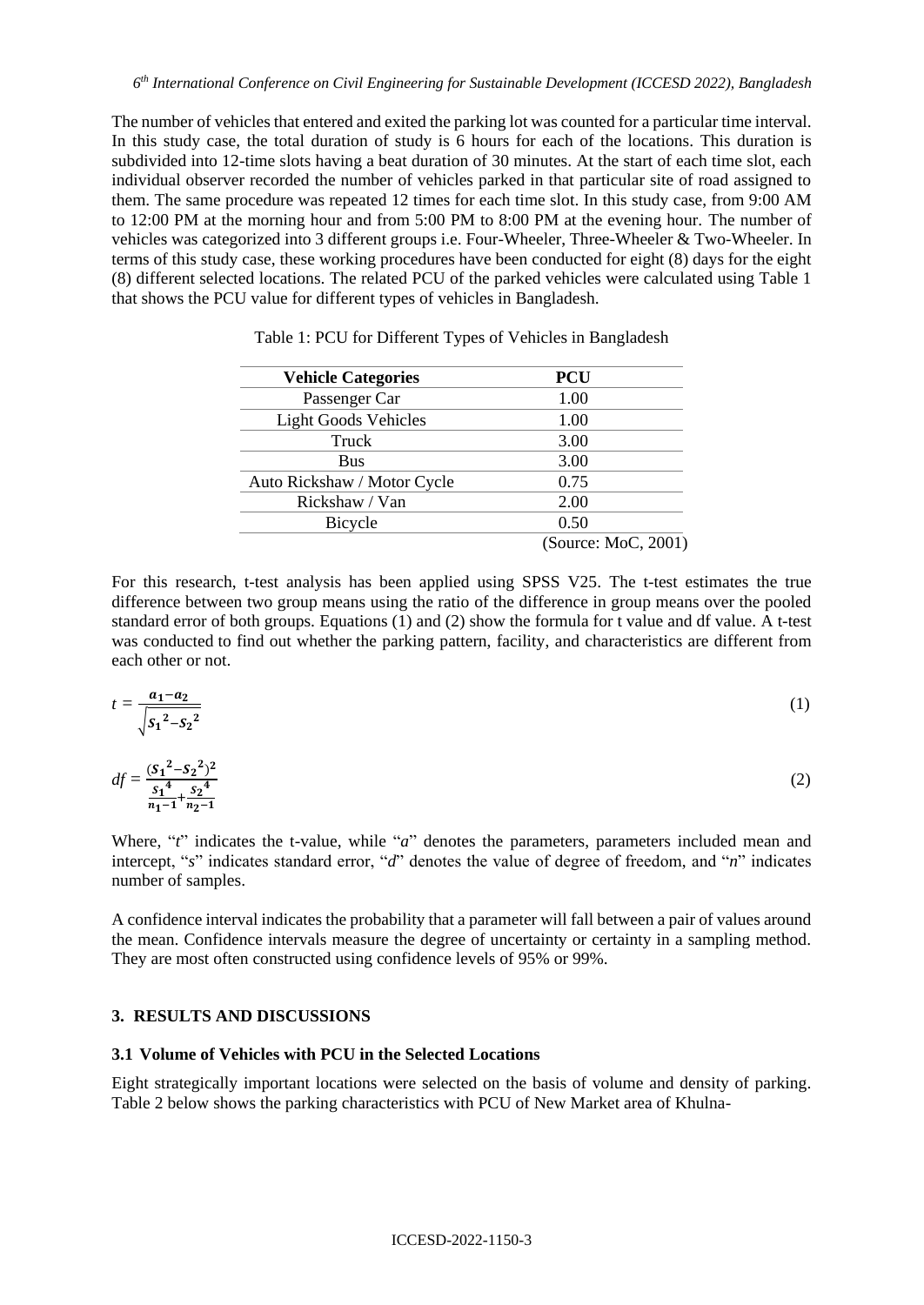| <b>Time</b>          | <b>Volume of Vehicles Parked</b> | <b>PCU</b>                 |    |       |
|----------------------|----------------------------------|----------------------------|----|-------|
|                      | <b>Two-Wheeler</b>               | Three-Wheeler Four-Wheeler |    |       |
| 9:00 AM -9:30 AM     | 9                                |                            |    | 21.5  |
| 9:30 AM -10:00 AM    | 33                               | 17                         | 6  | 68.5  |
| 10:00 AM -10:30 AM   | 79                               | 41                         | 12 | 157.5 |
| 10:30 AM -11:00 AM   | 114                              | 55                         | 19 | 224   |
| 11:00 AM -11:30 AM   | 119                              | 46                         | 21 | 214.5 |
| 11:30 AM -12:00 AM   | 124                              | 61                         | 27 | 265   |
| 5:00 PM -5:30 PM     | 104                              | 39                         | 14 | 172   |
| 5:30 PM -6:00 PM     | 109                              | 48                         | 17 | 201.5 |
| $6:00$ PM $-6:30$ PM | 129                              | 60                         | 23 | 253.5 |
| $6:30$ PM $-7:00$ PM | 141                              | 67                         | 29 | 291.5 |
| 7:00 PM -7:30 PM     | 158                              | 75                         | 35 | 334   |
| $7:30$ PM $-8:00$ PM | 153                              | 79                         | 38 | 348.5 |
|                      |                                  |                            |    |       |

Table 2: Parking Characteristics with PCU in New Market Area

Table 2 shows the parking characteristics of the New Market area Khulna. Being a busy commercial zone this place accepts a huge amount of parking vehicles of different types all through the day. Motorcycle and car are the main two types of vehicles that are parked in 3 to 4 places in New Market. The highest volume of two-wheelers, three-wheelers, and four-wheelers were 158, 79, and 38 respectively. The lowest average PCU at the location is 21.5, which is recorded from 9:00 AM to 9:30 AM and the highest average PCU at the location is 348.5 that was recorded from 7:30 PM to 8:00 PM. Being a very busy trading and marketplace, this area's parking system is variant in nature. There are mainly 3 spaces (In front of Baitun Nur Jame Masjid, Gate 2, Gate 3) of parking where people have to pay fees to park their vehicles. As a huge number of vehicles come in and out every single hour, the related PCU value is much higher than the other sample locations taken into consideration for this study.

Table 3 below shows the parking characteristics of the Bangladesh Bank building, a branch of the central bank of Bangladesh. A huge amount & various types of vehicles are parked every day in this area. Private cars, motorcycles, and bicycles are the major vehicles that are being parked in this area.

| <b>Time</b>           | <b>Volume of Vehicles Parked</b> |                      |                     |            |
|-----------------------|----------------------------------|----------------------|---------------------|------------|
|                       | <b>Two-Wheeler</b>               | <b>Three-Wheeler</b> | <b>Four-Wheeler</b> | <b>PCU</b> |
| 9:00 AM -9:30 AM      | 32                               |                      |                     | 39         |
| $9:30$ AM $-10:00$ AM | 53                               |                      | 8                   | 54.5       |
| 10:00 AM -10:30 AM    | 61                               |                      | 14                  | 74.5       |
| 10:30 AM -11:00 AM    | 64                               |                      | 14                  | 80         |
| 11:00 AM -11:30 AM    | 57                               | 3                    | 19                  | 91.5       |
| 11:30 AM -12:00 AM    | 60                               | $\mathcal{D}$        | 18                  | 88         |
| 5:00 PM -5:30 PM      | 45                               |                      | 15                  | 77.5       |
| 5:30 PM -6:00 PM      | 33                               |                      | 13                  | 63.5       |
| $6:00$ PM $-6:30$ PM  | 24                               |                      | 8                   | 38         |
| $6:30$ PM $-7:00$ PM  | 17                               | 2                    |                     | 33.5       |
| 7:00 PM -7:30 PM      | 14                               |                      | ┑                   | 28         |
| 7:30 PM -8:00 PM      | 12                               | ↑                    |                     | 25         |

Table 3: Parking Characteristics with PCU in Bangladesh Bank Area

The highest volume of two-wheelers, three-wheelers, and four-wheelers were 64, 5, and 19 respectively. The above table implies that the lowest average PCU at the location is 25, which is recorded from 7:30 PM to 8:00 PM and the highest average PCU at the location is 91.5, which is recorded from 11:00 AM to 11:30 AM. The most dominant vehicle in this area is motorcycle and government-owned cars. Being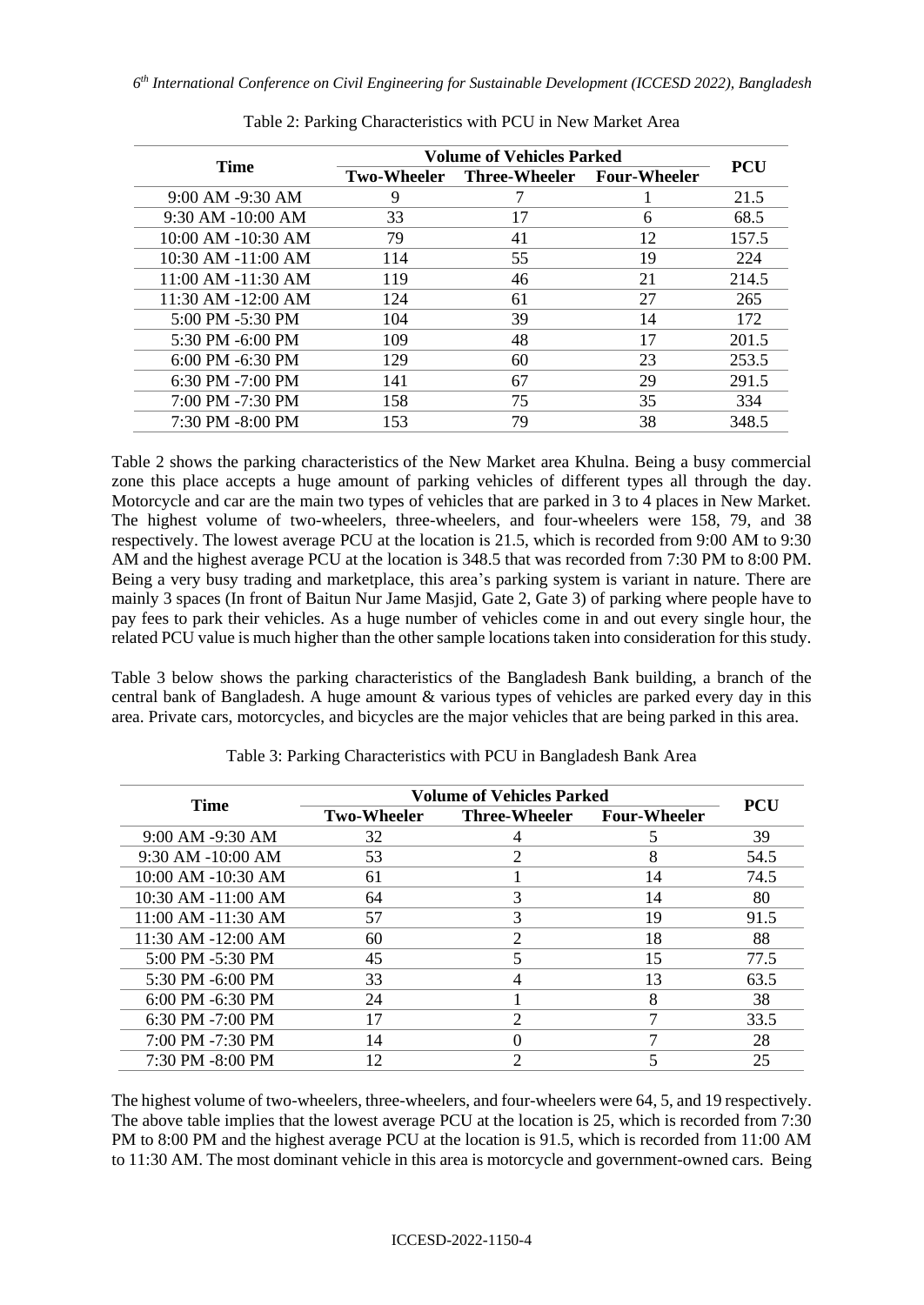a commercially important zone, it has a separate parking space controlled by the authority, and parking is without fees.

Table 4 shows the parking characteristics of City Inn Hotel Ltd., which is the most modern facilitated international standard hotel and holds a prime location and booming area in Khulna city the southern part of Bangladesh. This upmarket hotel comprising two recognized parking areas; one outside the main opening and the other in the basement. Parking is charge-free here and security to vehicles parked here is much better than the other sample locations. The table below indicates that dominant vehicles in this zone are two-wheelers and four-wheelers. Being an important meeting and recreation place, many national and international programs are arranged here.

|                        | <b>Volume of Vehicles Parked</b> |                      |                     |      |
|------------------------|----------------------------------|----------------------|---------------------|------|
| <b>Time</b>            | <b>Two-Wheeler</b>               | <b>Three-Wheeler</b> | <b>Four-Wheeler</b> | PCU  |
| 9:00 AM -9:30 AM       | 12                               |                      | n                   | 28   |
| $9:30$ AM $-10:00$ AM  | 14                               |                      | 6                   | 31   |
| 10:00 AM -10:30 AM     | 11                               |                      |                     | 28.5 |
| $10:30$ AM $-11:00$ AM | 15                               |                      | 9                   | 44.5 |
| 11:00 AM -11:30 AM     | 10                               | 3                    | 9                   | 38   |
| 11:30 AM -12:00 AM     | 12                               | $\overline{c}$       | 12                  | 46   |
| 5:00 PM -5:30 PM       | 15                               |                      | 14                  | 63.5 |
| 5:30 PM -6:00 PM       | 17                               |                      | 11                  | 51.5 |
| $6:00$ PM $-6:30$ PM   | 22                               |                      | 12                  | 57   |
| $6:30$ PM $-7:00$ PM   | 24                               | 8                    | 13                  | 67   |
| 7:00 PM -7:30 PM       | 20                               | 6                    | 15                  | 67   |
| 7:30 PM -8:00 PM       | 27                               |                      |                     | 54.5 |

Table 4: Parking Characteristics with PCU in Hotel City Inn. Area

The Maximum volume of two-wheelers, three-wheelers, and four-wheelers is 27, 8, and 15 respectively. The above table implies that the lowest average PCU at the location is 28, which is recorded from 9:00 AM to 9:30 AM and the highest average PCU at the location is 67, which is recorded from 6:30 PM to 7:30 PM. On any occasion, the volume of parked vehicles is much higher than this and so is the PCU.

Table 5 shows the parking characteristics of Jalil Tower also known as Jalil Market. It is one of the leading markets of Khulna City Which comprising of one recognized parking area. Motorcycle and bicycle are the two types of vehicle which are parked inside. This place is mainly known as the market for computer accessories. Parking here requires fees of Tk 10. A much larger volume of motorcycles are parked here and sometimes the authority has to return the vehicles for lack of space for parking.

| Table 5: Parking Characteristics with PCU in Jalil Tower Market Area |  |  |  |
|----------------------------------------------------------------------|--|--|--|
|                                                                      |  |  |  |

| <b>Time</b>           |                    | <b>Volume of Vehicles Parked</b> |                     |            |
|-----------------------|--------------------|----------------------------------|---------------------|------------|
|                       | <b>Two-Wheeler</b> | <b>Three-Wheeler</b>             | <b>Four-Wheeler</b> | <b>PCU</b> |
| 9:00 AM -9:30 AM      | 67                 |                                  |                     | 54.5       |
| $9:30$ AM $-10:00$ AM | 89                 | 15                               |                     | 83.5       |
| 10:00 AM -10:30 AM    | 104                | 20                               |                     | 104        |
| 10:30 AM -11:00 AM    | 119                | 18                               |                     | 101.5      |
| 11:00 AM -11:30 AM    | 127                |                                  |                     | 103.5      |
| 11:30 AM -12:00 AM    | 129                | 12                               |                     | 97.5       |
| 5:00 PM -5:30 PM      | 140                | 22                               |                     | 126        |
| 5:30 PM -6:00 PM      | 146                | 25                               |                     | 135        |
| $6:00$ PM $-6:30$ PM  | 151                | 16                               |                     | 113.5      |
| $6:30$ PM $-7:00$ PM  | 147                | 19                               |                     | 114.5      |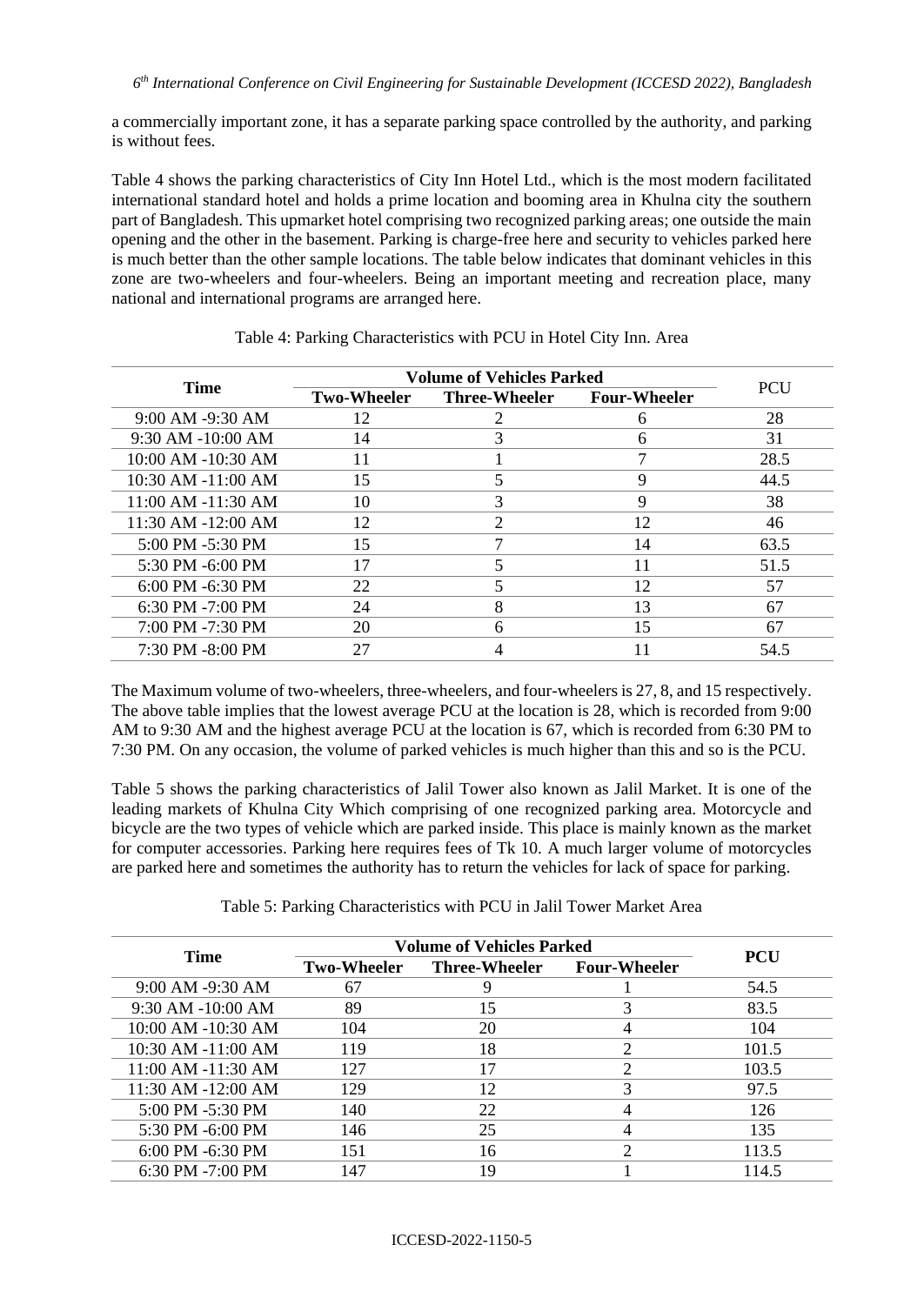| $\cdot$ ()(<br>v      | _____ |  | ۵O<br> |
|-----------------------|-------|--|--------|
| ⊃M⊏<br>M<br>31<br>- ^ |       |  | n –    |

Above Table 5 shows that the maximum volume of two-wheelers, three-wheelers, and four-wheelers are 151, 25, and 4 respectively. The lowest average PCU at this location was 54.5, which is recorded from 9:00 AM to 9:30 AM and the highest average PCU at the location was 135, which is recorded from 5:30 PM to 6:00 PM. So, it is evident that this parking space remains busier than any other location in Khulna city.

Table 6 shows the parking characteristics of the Khulna City Corporation (KCC) Building. It is one of the major divisional city corporations of Bangladesh. Motorcycle; bicycle and car are the main types of vehicles that are parked here. Being a busy place people of different professions visit here for various reasons.

|                        |                    | <b>Volume of Vehicles Parked</b> |    |            |
|------------------------|--------------------|----------------------------------|----|------------|
| <b>Time</b>            | <b>Two-Wheeler</b> | Three-Wheeler Four-Wheeler       |    | <b>PCU</b> |
| 9:00 AM -9:30 AM       | 95                 |                                  |    | 63.5       |
| $9:30$ AM $-10:00$ AM  | 102                |                                  | 6  | 75         |
| 10:00 AM -10:30 AM     | 127                | 6                                | 10 | 105.5      |
| $10:30$ AM $-11:00$ AM | 138                | $\overline{c}$                   | 13 | 112        |
| 11:00 AM -11:30 AM     | 124                | 4                                | 15 | 115        |
| 11:30 AM -12:00 AM     | 142                | 3                                | 19 | 134        |
| 5:00 PM -5:30 PM       | 97                 | ↑                                | 11 | 85.5       |
| 5:30 PM -6:00 PM       | 88                 | 2                                | 10 | 78         |
| $6:00$ PM $-6:30$ PM   | 63                 |                                  |    | 54.5       |
| $6:30$ PM $-7:00$ PM   | 29                 | 3                                |    | 35.5       |
| 7:00 PM -7:30 PM       | 17                 | 0                                | 4  | 20.5       |
| $7:30$ PM $-8:00$ PM   | 12                 |                                  |    | 20         |

Table 6: Parking Characteristics with PCU in Khulna City Corporation Area

The above table implies that the lowest average PCU at the location is 20, which is recorded from 7:30 PM to 8:00 PM and the highest average PCU at the location is 134, which is recorded from 11:30 AM to 12:00 PM. The maximum volume of two-wheelers, three-wheelers, and four-wheelers are 142, 6, and 19 respectively.

Table 7 shows the parking characteristics of the Khulna Development Authority (KDA) Building. It is a governing body in Khulna City. Motorcycle and car are the main two types of vehicles that are parked inside.

| Table 7: Parking Characteristics with PCU in Khulna Development Authority Building Area |  |  |  |  |  |  |
|-----------------------------------------------------------------------------------------|--|--|--|--|--|--|
|-----------------------------------------------------------------------------------------|--|--|--|--|--|--|

| <b>Time</b>          | <b>Volume of Vehicles Parked</b> |                                        |    |            |
|----------------------|----------------------------------|----------------------------------------|----|------------|
|                      |                                  | Two-Wheeler Three-Wheeler Four-Wheeler |    | <b>PCU</b> |
| 9:00 AM -9:30 AM     | 18                               |                                        |    | 39         |
| 9:30 AM -10:00 AM    | 31                               |                                        | 11 | 58.5       |
| 10:00 AM -10:30 AM   | 36                               |                                        | 12 | 62         |
| 10:30 AM -11:00 AM   | 43                               |                                        | 12 | 63.5       |
| 11:00 AM -11:30 AM   | 46                               |                                        | 14 | 69         |
| 11:30 AM -12:00 AM   | 51                               |                                        | 12 | 63.5       |
| 5:00 PM -5:30 PM     | 37                               |                                        |    | 61.5       |
| 5:30 PM -6:00 PM     | 30                               |                                        |    | 46         |
| $6:00$ PM $-6:30$ PM | 24                               |                                        |    | 48         |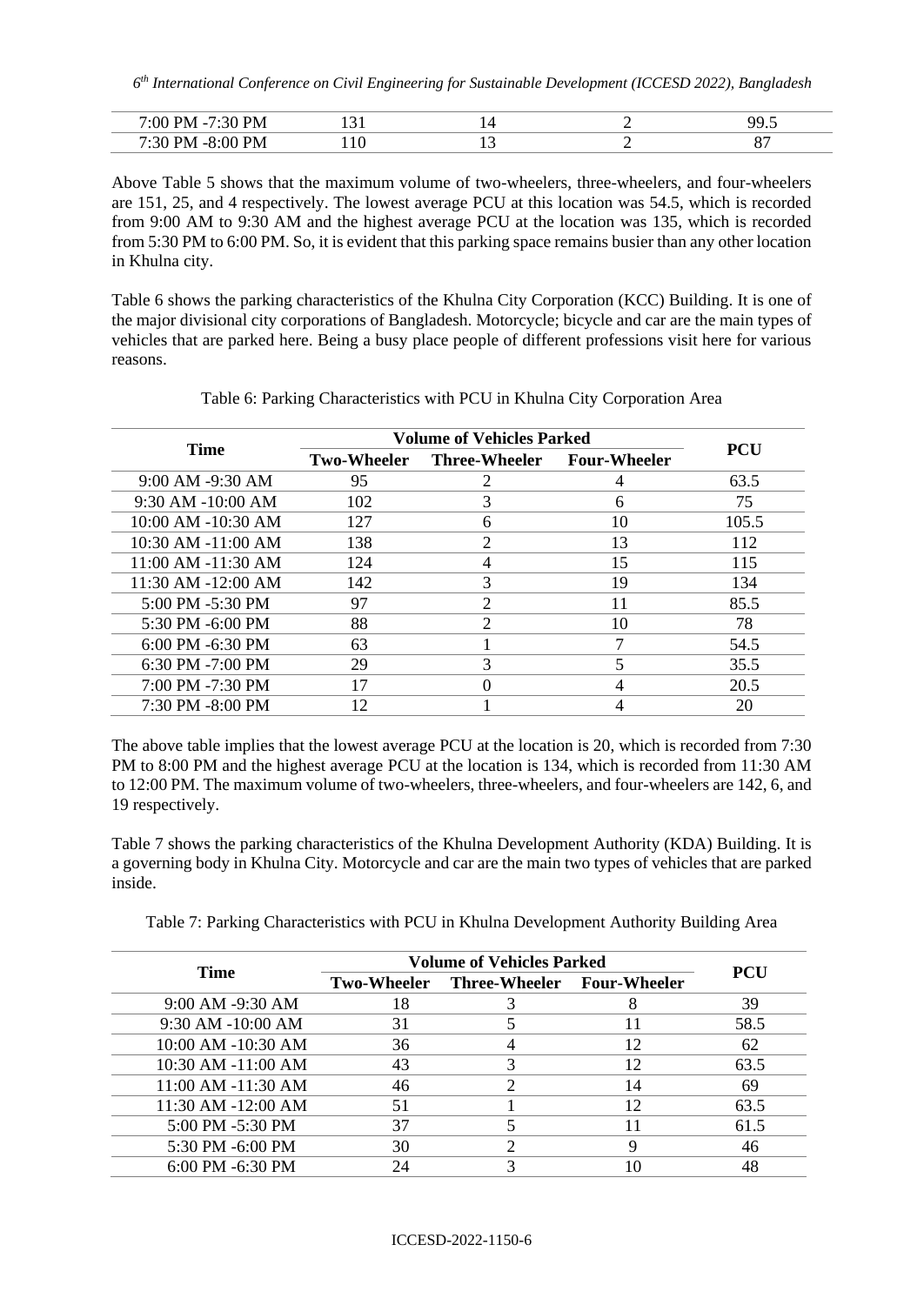| 6:30 PM $-7:00$ PM |  | ⊤. ). |
|--------------------|--|-------|
| 7:00 PM -7:30 PM   |  | ້~    |
| 7:30 PM -8:00 PM   |  |       |

The highest volume of two-wheelers, three-wheelers, and four-wheelers are 51, 5, and 14 respectively. The above table implies that the lowest average PCU at the location is 30.5, which is recorded from 7:30 PM to 8:00 PM and the highest average PCU at the location is 69, which is recorded from 11:00 AM to 11:30 AM.

Table 8 shows the parking characteristics of Khulna City Medical College Hospital (KCMCH). It is one of the best private medical college hospitals in Khulna City. Motorcycles, bicycles, rickshaws, auto, cars, and especially ambulances are parked here. This place has recently become one of the busiest places in the Khulna city area. It has a parking space that charges free and a specified basement for parking. But most of the motorcycles and auto-rickshaws are parked just outside the hospital creating congestion.

|                        | <b>Volume of Vehicles Parked</b> |               |                     |       |
|------------------------|----------------------------------|---------------|---------------------|-------|
| <b>Time</b>            | <b>Two-Wheeler</b>               | Three-Wheeler | <b>Four-Wheeler</b> | PCU   |
| 9:00 AM -9:30 AM       | 83                               |               | 8                   | 79.5  |
| $9:30$ AM $-10:00$ AM  | 90                               |               | 10                  | 85    |
| 10:00 AM -10:30 AM     | 102                              |               |                     | 80    |
| $10:30$ AM $-11:00$ AM | 113                              |               | 12                  | 102.5 |
| 11:00 AM -11:30 AM     | 128                              |               | 15                  | 123   |
| 11:30 AM -12:00 AM     | 121                              | 6             | 13                  | 111.5 |
| 5:00 PM -5:30 PM       | 165                              | 4             | 14                  | 132.5 |
| 5:30 PM -6:00 PM       | 144                              | 6             | 15                  | 129   |
| $6:00$ PM $-6:30$ PM   | 132                              | 8             | 18                  | 136   |
| 6:30 PM -7:00 PM       | 147                              | 10            | 21                  | 156.5 |
| 7:00 PM -7:30 PM       | 154                              | 6             | 18                  | 143   |
| $7:30$ PM $-8:00$ PM   | 151                              |               | 16                  | 133.5 |

Table 8: Parking Characteristics with PCU in Khulna City Medical College Hospital Area

The maximum volume of two-wheelers, three-wheelers, and four-wheelers is 165, 10, and 21 respectively. The above table implies that the lowest average PCU at the location is 79.5, which is recorded from 9:00 AM to 9:30 AM and the highest average PCU at the location is 156.5, which is recorded from 6:30 PM to 7:00 PM.

Table 9 shows the parking characteristics of the Khulna Shopping Complex. It is the only central AC and escalator-based shopping complex in Khulna City. Lots of motorcycles and bicycles are parked inside the parking lot. This place has the largest underground parking in Khulna city.

Table 9: Parking Characteristics with PCU in Khulna Shopping Complex Area

| <b>Time</b>            | <b>Volume of Vehicles Parked</b> |               |                     |            |
|------------------------|----------------------------------|---------------|---------------------|------------|
|                        | <b>Two-Wheeler</b>               | Three-Wheeler | <b>Four-Wheeler</b> | <b>PCU</b> |
| 9:00 AM -9:30 AM       | 79                               |               |                     | 55.5       |
| $9:30$ AM $-10:00$ AM  | 101                              |               |                     | 78.5       |
| 10:00 AM -10:30 AM     | 172                              | 16            |                     | 124        |
| 10:30 AM -11:00 AM     | 205                              | 12            |                     | 129.5      |
| $11:00$ AM $-11:30$ AM | 251                              | 12            |                     | 149.5      |
| 11:30 AM -12:00 AM     | 287                              | 10            |                     | 172.5      |
| 5:00 PM -5:30 PM       | 334                              |               |                     | 203        |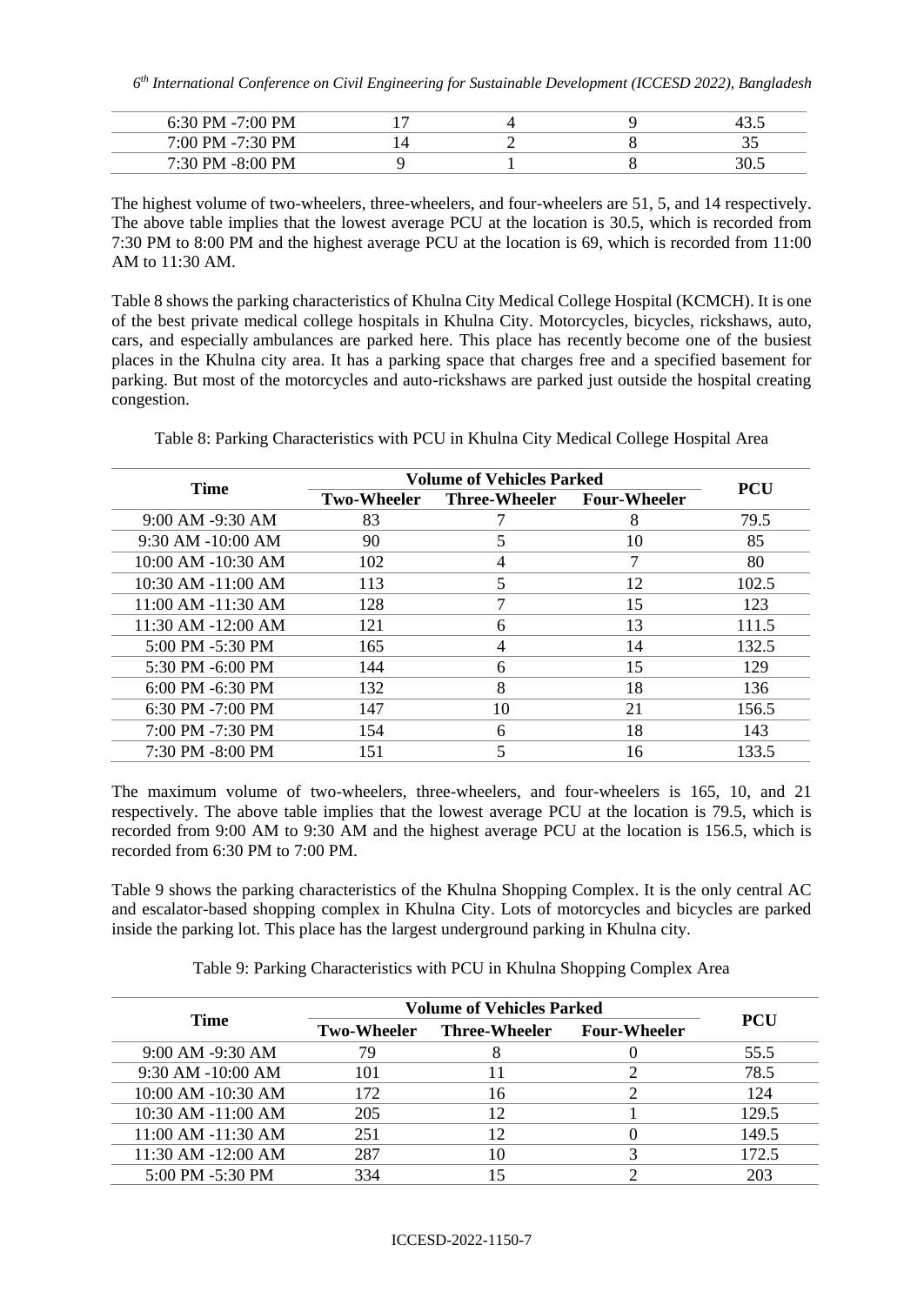*6 th International Conference on Civil Engineering for Sustainable Development (ICCESD 2022), Bangladesh*

| 5:30 PM $-6:00$ PM   | 369 |  | 208.5 |
|----------------------|-----|--|-------|
| $6:00$ PM $-6:30$ PM | 375 |  | 224.5 |
| $6:30$ PM $-7:00$ PM | 361 |  | 2115  |
| $7:00$ PM $-7:30$ PM | 368 |  |       |
| $7:30$ PM $-8:00$ PM |     |  |       |

The highest volume of two-wheelers, three-wheelers, and four-wheelers are 375, 17, and 3 respectively. The above table implies that the lowest average PCU at the location is 55.5, which is recorded from 9:00 AM to 9:30 AM and the highest average PCU at the location is 224.5, which is recorded from 6:00 PM to 6:30 PM.

### **3.2 Characteristics of Parking Pattern in Selected Locations:**



Figure 1: PCU comparison of selected strategic locations of Khulna city.

Figure 1 shows the PCU values of parked vehicles in different time slots for eight strategic locations in Khulna city. Here NM, BB, CIH, JT, KCCB, KDAB, KCMCH and KSC indicate New Market, Bangladesh Bank, City Inn Hotel, Jalil Tower, Khulna City Corporation Building, Khulna Development Authority Building, Khulna City Medical College Hospital and Khulna Shopping Complex respectively. PCU variation occurred due to change in volume of parked vehicles and it is quite evident in last six time slots. New Market area is seen the most busy parking zone among the selected locations of Khulna city followed by Khulna Shopping Complex.



Figure 2: PCU of parked vehicles from morning to noon (9 AM to 12 PM)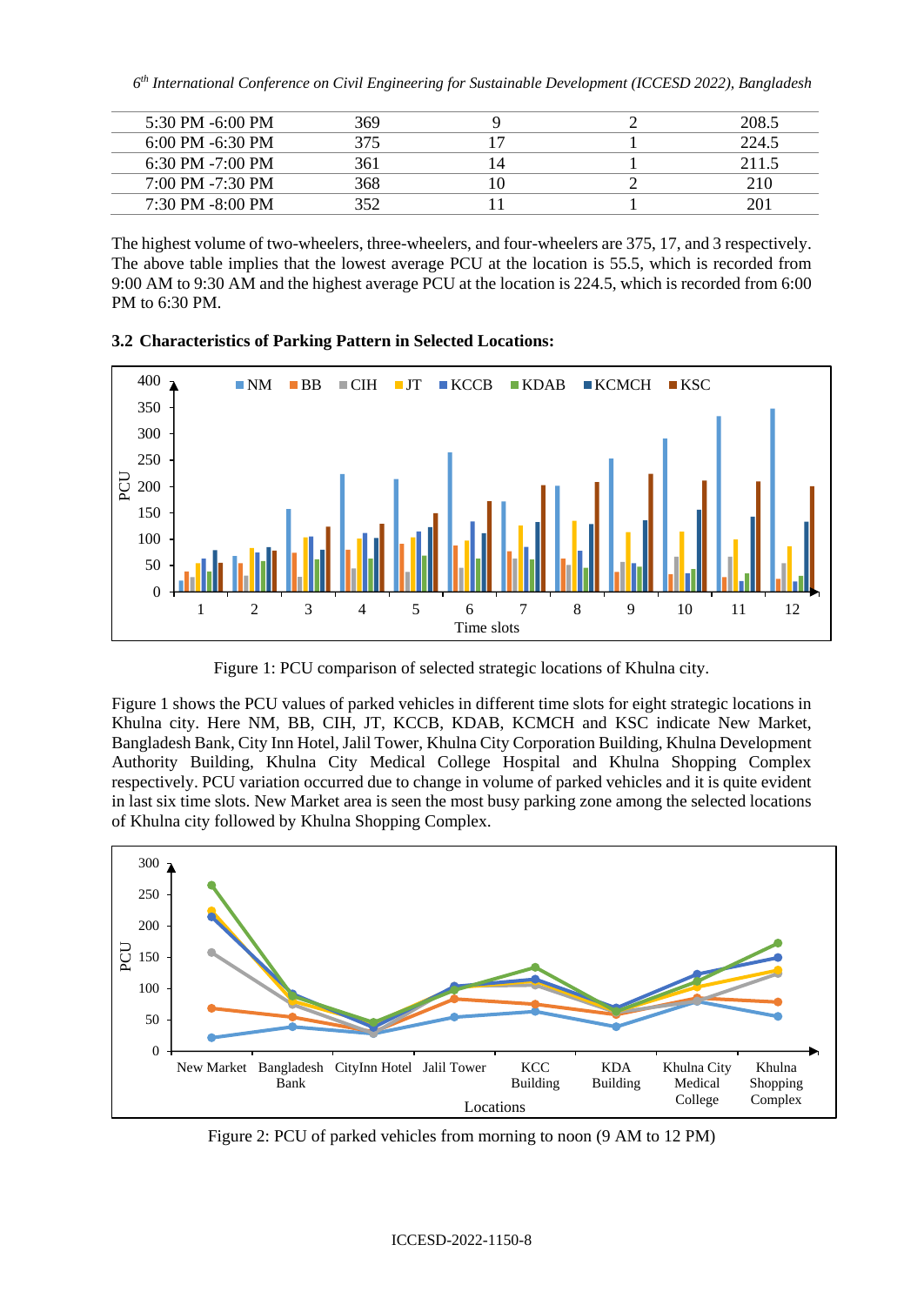Figure 2 shows the variation of parked vehicle's PCU value from 9 AM to 12 PM. Both the highest and lowest PCU of 265 and 21.5 have been recorded for New Market. According to Figure 2, New Market, KCC building and Khulna Shopping Complex are the busiest places during the sepcific time period.



Figure 3: PCU of parked vehicles from afternoon to night (from 5 PM to 8 PM)

Figure 3 shows the variation of parked vehicle's PCU value from 5 PM to 8 PM. The highest and lowest PCU of 348.5 and 20 have been recorded for New Market and KCC building resepctively. According to Figure 3, New Market, Khulna Shopping Complex, Khulna City Medical College Hospital and Jalil Tower are the busiest places during the sepcific time period.

The One-Sample t-test examines whether the mean of a population is statistically different from a known or hypothesized value. The One-Sample t-test is a parametric test. This test is also known as, Single Sample t-test (t-test analysis, Investopedia).

| <b>Locations</b>                        | t Value | <b>Critical</b><br>t Value | df | Sig.<br>$(2-tailed)$ | 95% Confidence Interval<br>of the Difference |       |
|-----------------------------------------|---------|----------------------------|----|----------------------|----------------------------------------------|-------|
|                                         |         |                            |    |                      | Lower                                        | Upper |
| New Market                              | 7.502   |                            | 11 | .000                 | 150.2                                        | 275   |
| <b>Bangladesh Bank</b>                  | 8.198   |                            | 11 | .000                 | 42.2                                         | 73.2  |
| City Inn Hotel                          | 11.551  |                            | 11 | .000                 | 38.8                                         | 57.1  |
| Jalil Tower                             | 16.844  |                            | 11 | .000                 | 88.3                                         | 114.9 |
| <b>KCC</b> Building                     | 6.890   |                            | 11 | .000                 | 50.9                                         | 98.8  |
| <b>KDA Building</b>                     | 13.879  | 4.437                      | 11 | .000                 | 43.4                                         | 59.8  |
| Khulna City Medical<br>College Hospital | 15.797  |                            | 11 | .000                 | 101.2                                        | 134   |
| Khulna Shopping<br>Complex              | 10.063  |                            | 11 | .000                 | 128.1                                        | 199.8 |

Table 10: One-Sample t-test based on PCU of locations

Confidence Interval of the difference has been selected to 95% for this research. From table 10, it can be seen that the t-critical value is 4.437 where the t-stat value ranges from 6.890 to 16.844. So, the highest t-stat value is 16.844, for Jalil Tower Market and the lowest t-stat value is 6.890, for Khulna City Corporation Building. The t-stat value has to be greater than the t-critical value which is 4.437 for the parking patterns to be different. As the analyzed t-stat values for the selected eight locations are greater than t-critical value 4.437, the parking pattern for the selected eight locations is different from each other. None of the parking patterns for the eight locations are similar to each other.